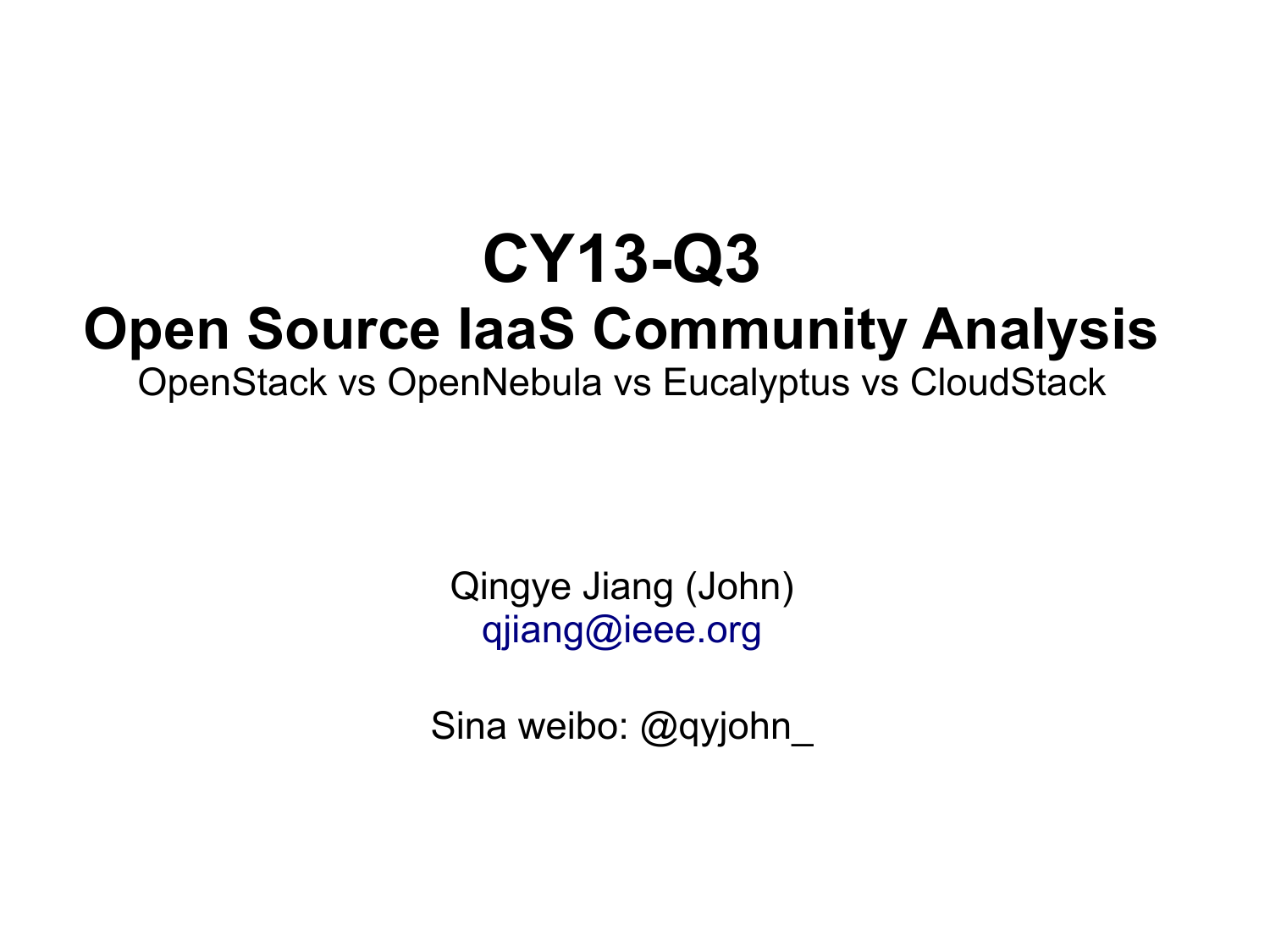# Discussion Data Source

- OpenStack
	- <https://lists.launchpad.net/openstack/>
	- <https://answers.launchpad.net/openstack/>
	- [http://lists.openstack.org/pipermail/\\*/](http://lists.openstack.org/pipermail/*/)
	- <https://ask.openstack.org/>
- OpenNebula
	- <http://lists.opennebula.org/pipermail/users-opennebula.org/>
	- <http://lists.opennebula.org/pipermail/ecosystem-opennebula.org/>
	- <http://lists.opennebula.org/pipermail/interoperability-opennebula.org/>
- Eucalyptus
	- <https://engage.eucalyptus.com/customer/portal/topics/215645-general-discussions/questions>
	- <http://lists.eucalyptus.com/pipermail/community/>(Until 2013-01)
	- <https://groups.google.com/a/eucalyptus.com/forum/#!forum/euca-users>
- CloudStack
	- [http://mail-archives.apache.org/mod\\_mbox/incubator-cloudstack-users/](http://mail-archives.apache.org/mod_mbox/incubator-cloudstack-users/)
	- [http://mail-archives.apache.org/mod\\_mbox/incubator-cloudstack-dev/](http://mail-archives.apache.org/mod_mbox/incubator-cloudstack-dev/)
	- [http://mail-archives.apache.org/mod\\_mbox/incubator-cloudstack-users-cn/](http://mail-archives.apache.org/mod_mbox/incubator-cloudstack-users-cn/)
	- <http://www.cloudstack.org/forum/index.html> (Until 2012-09)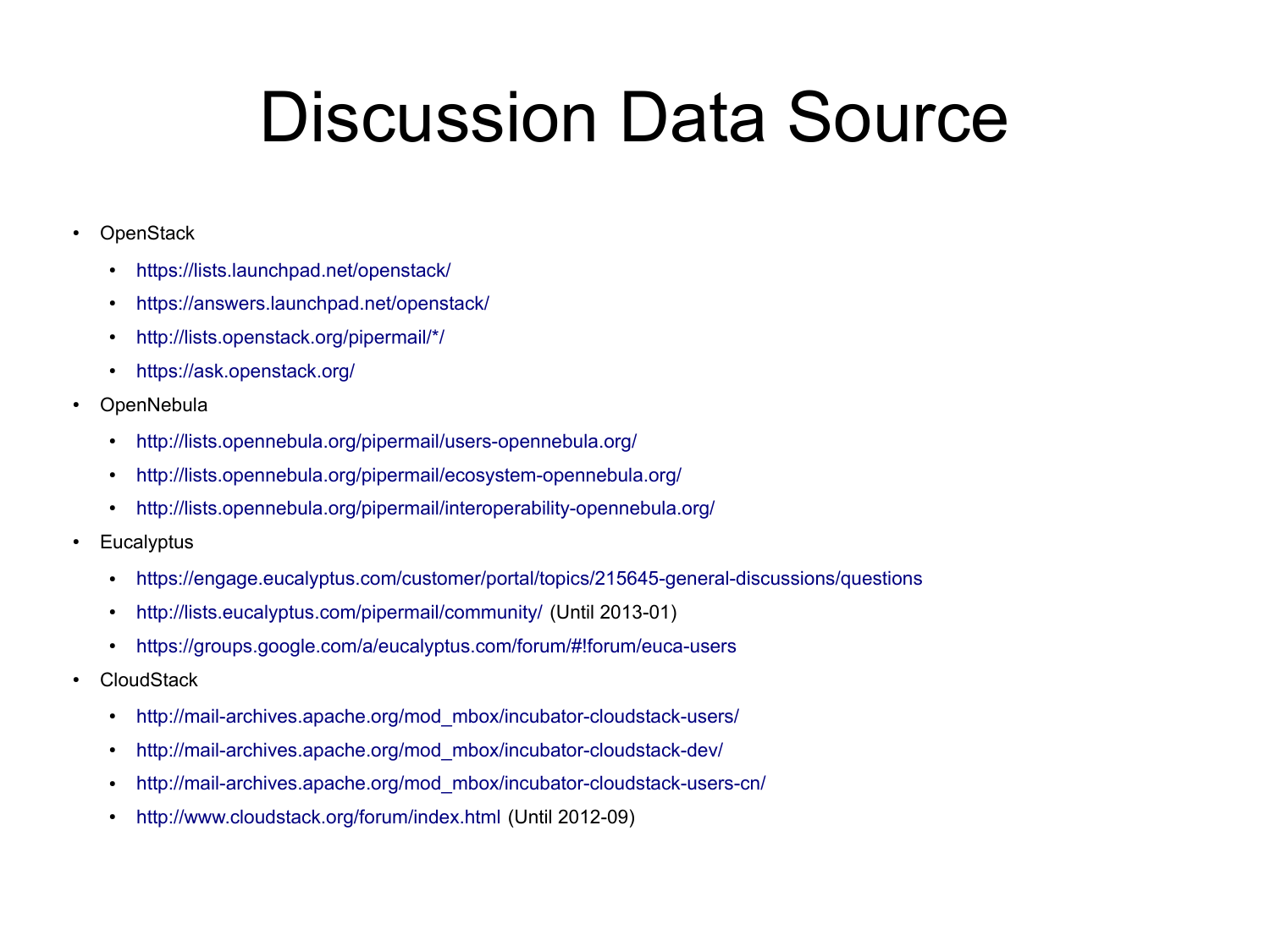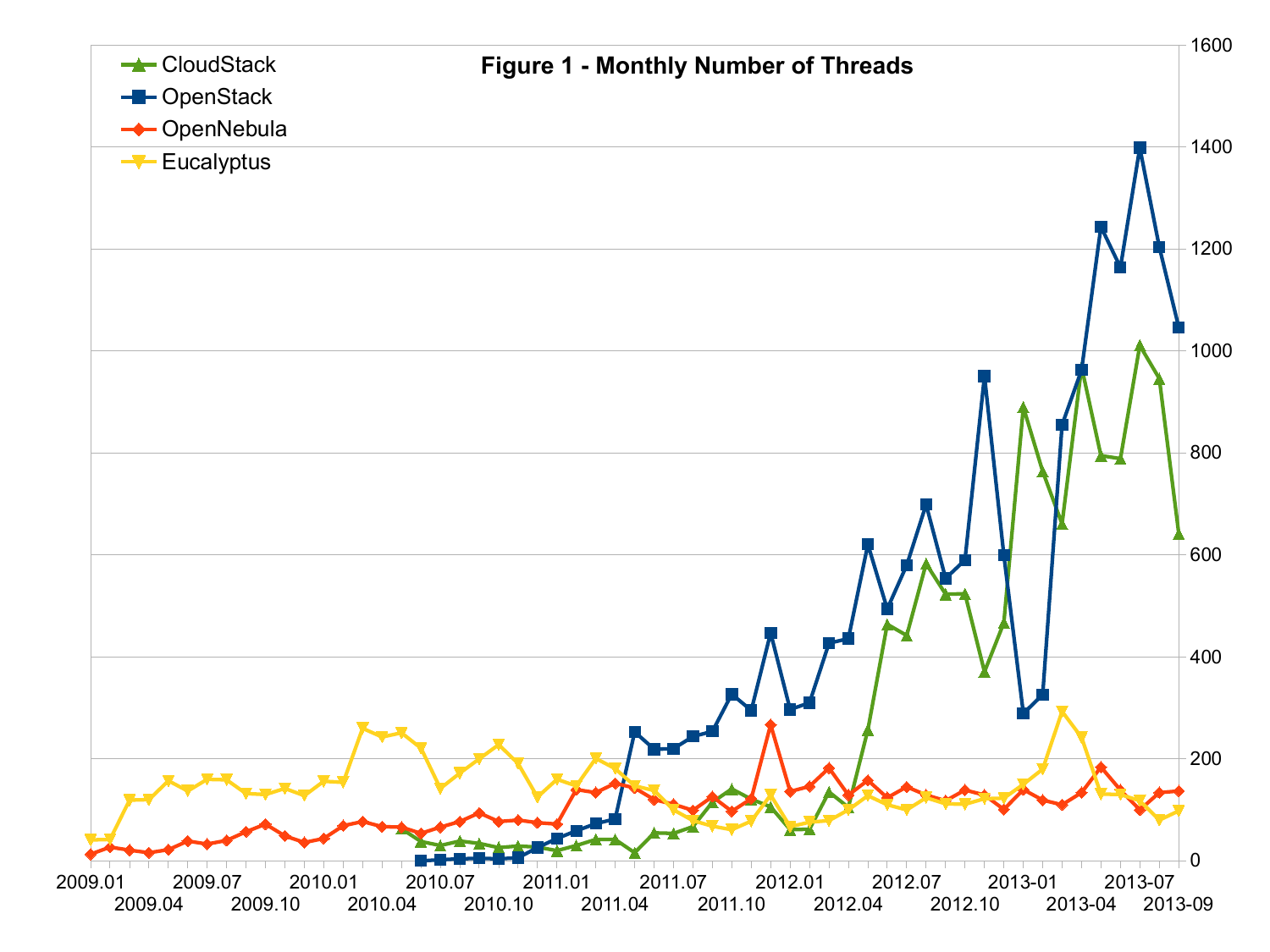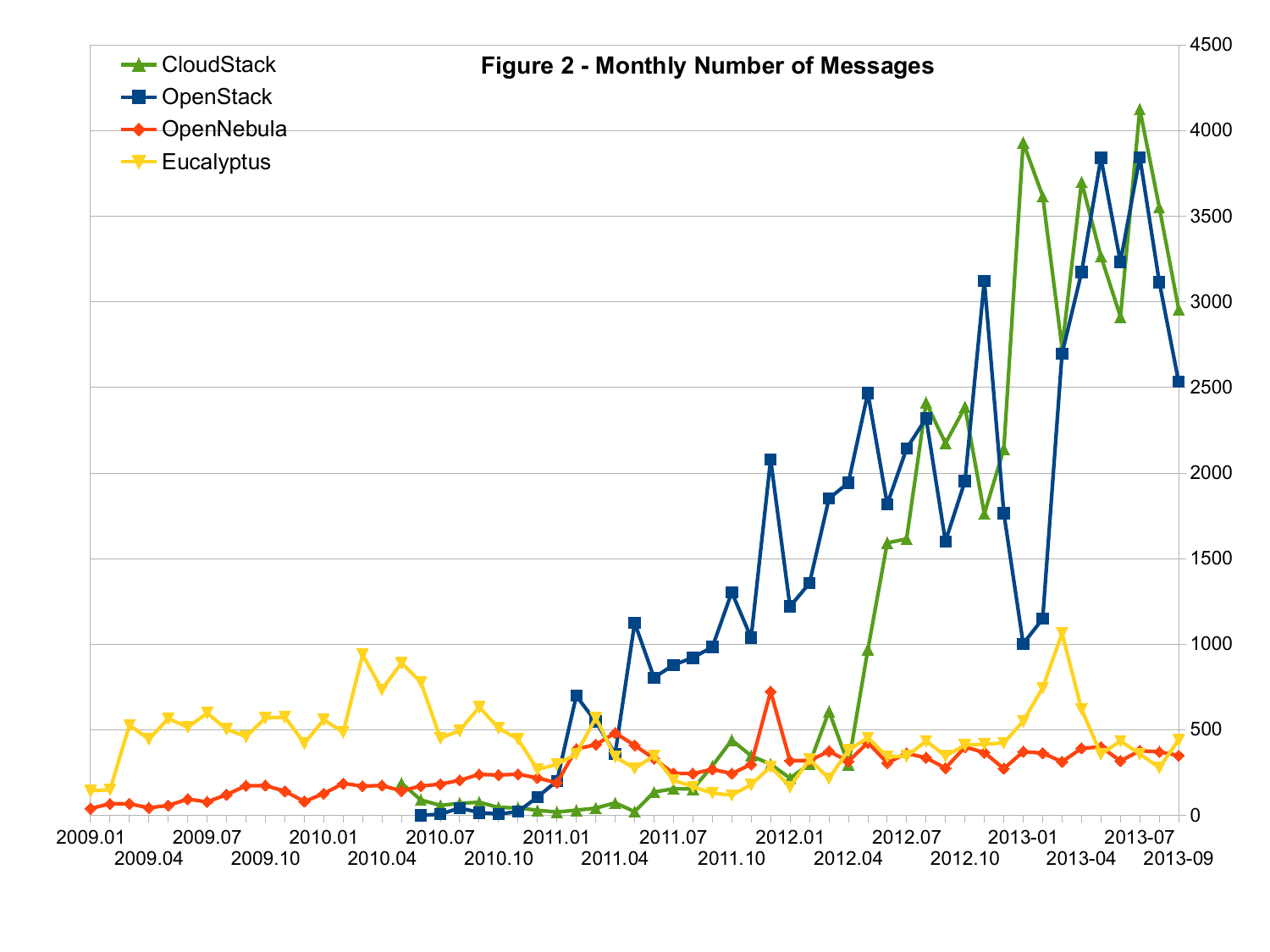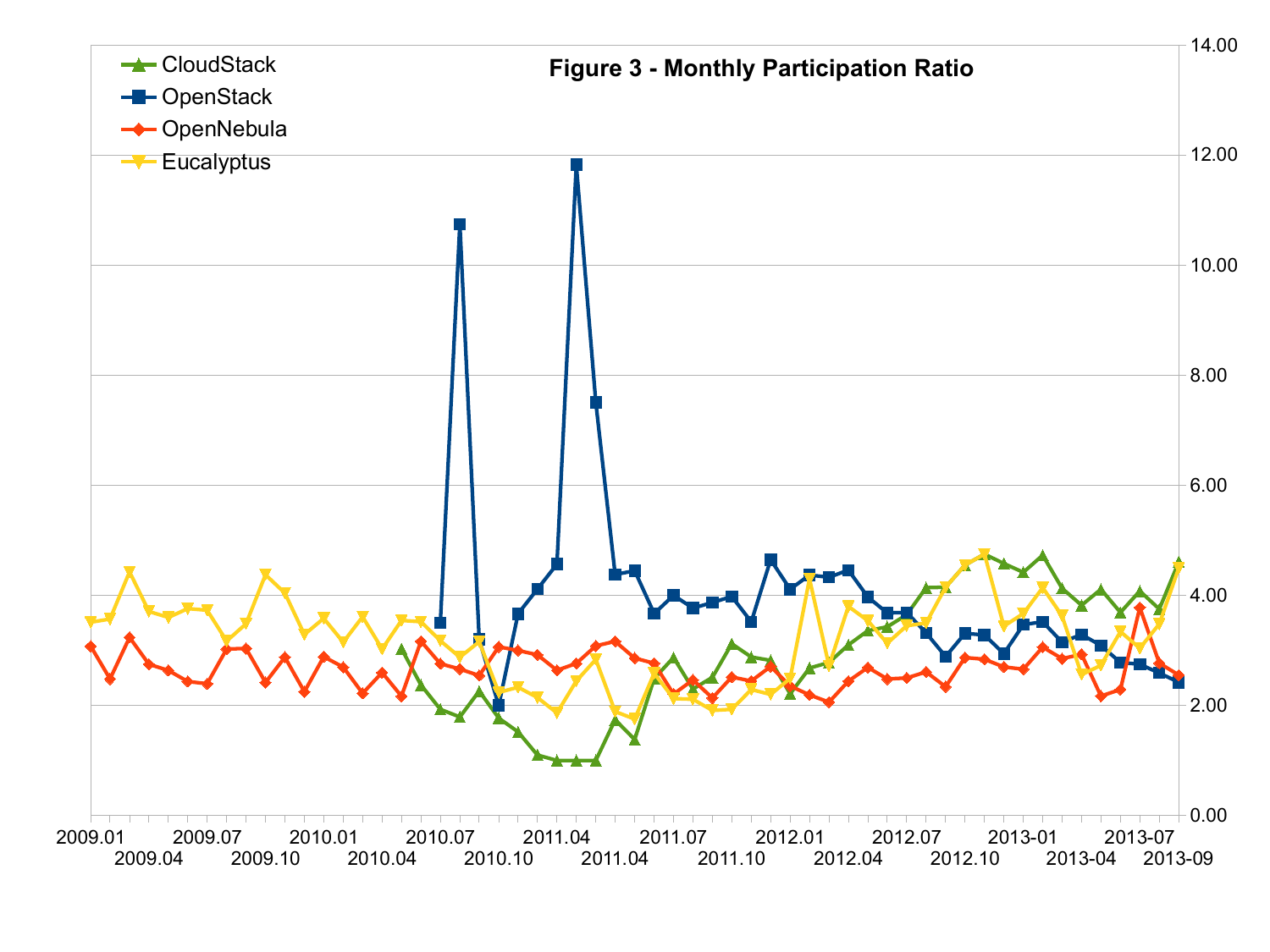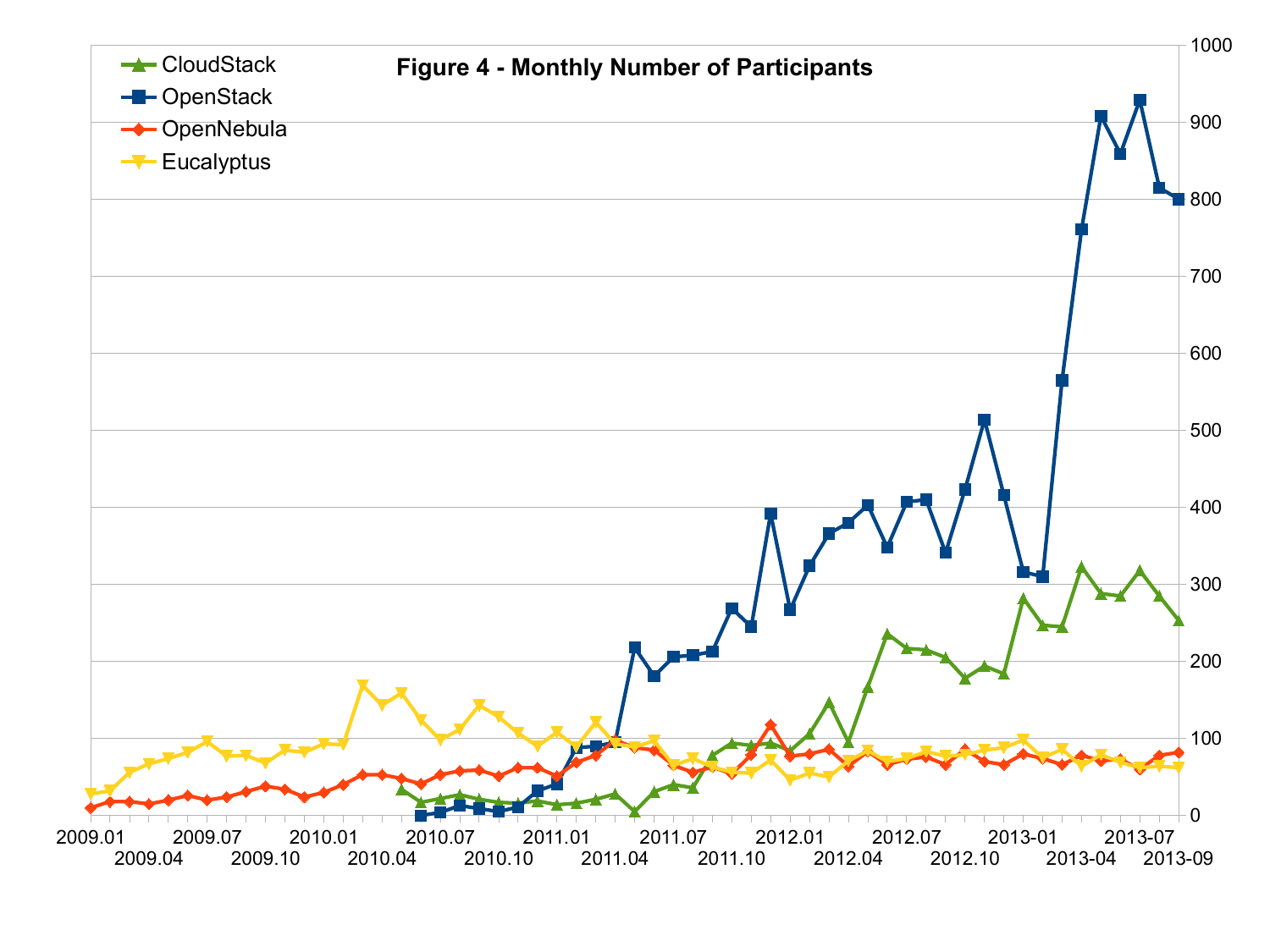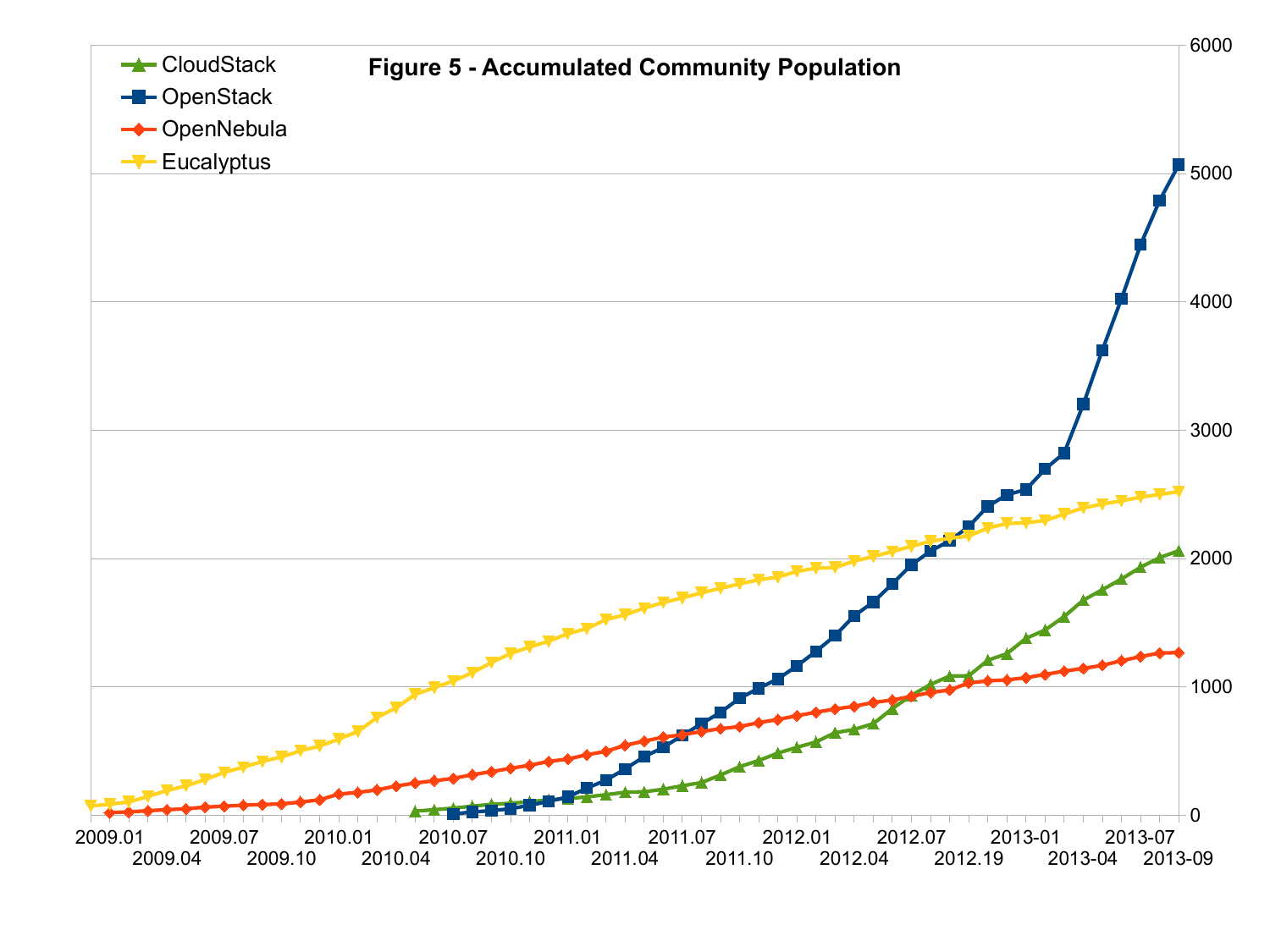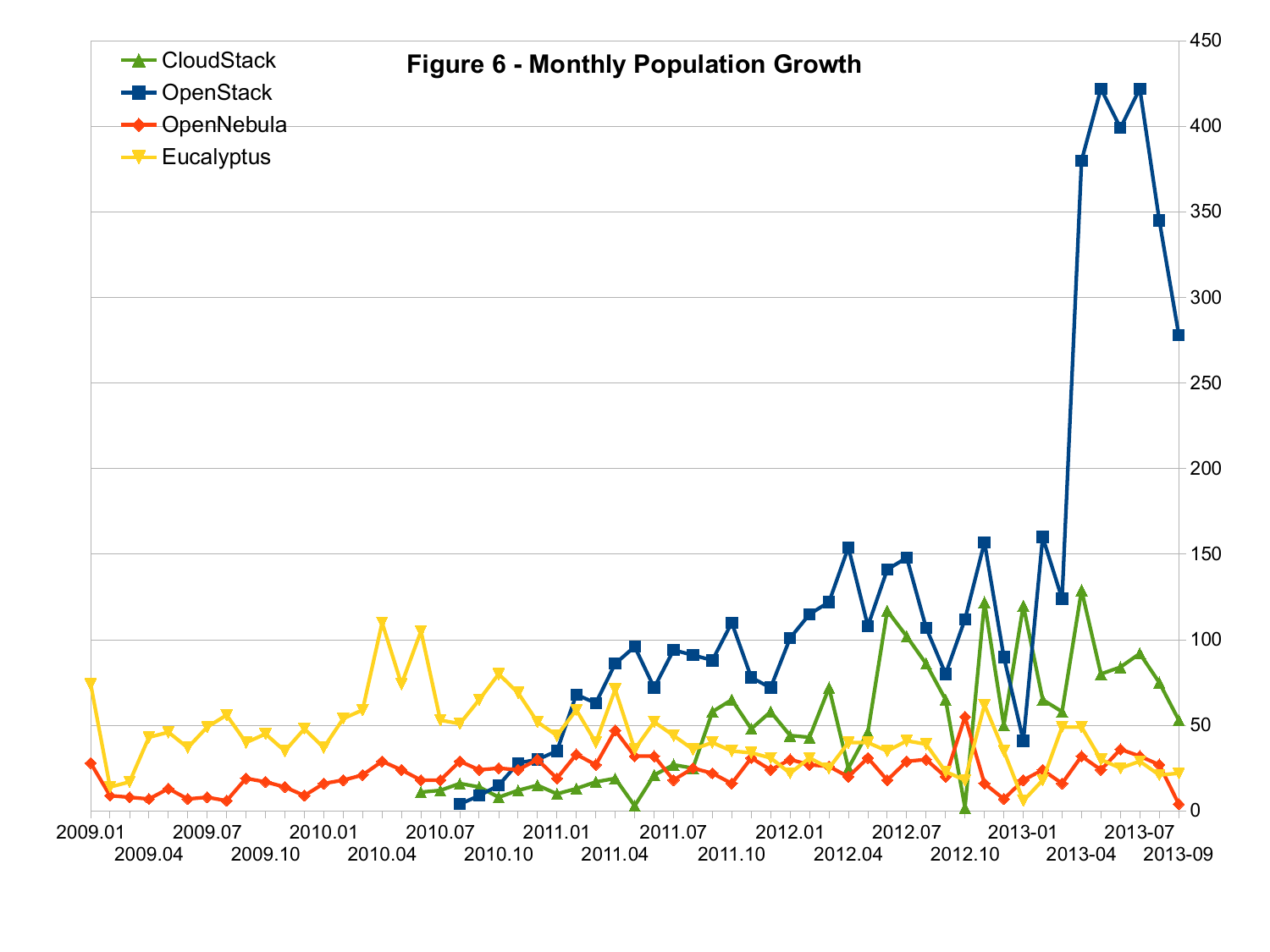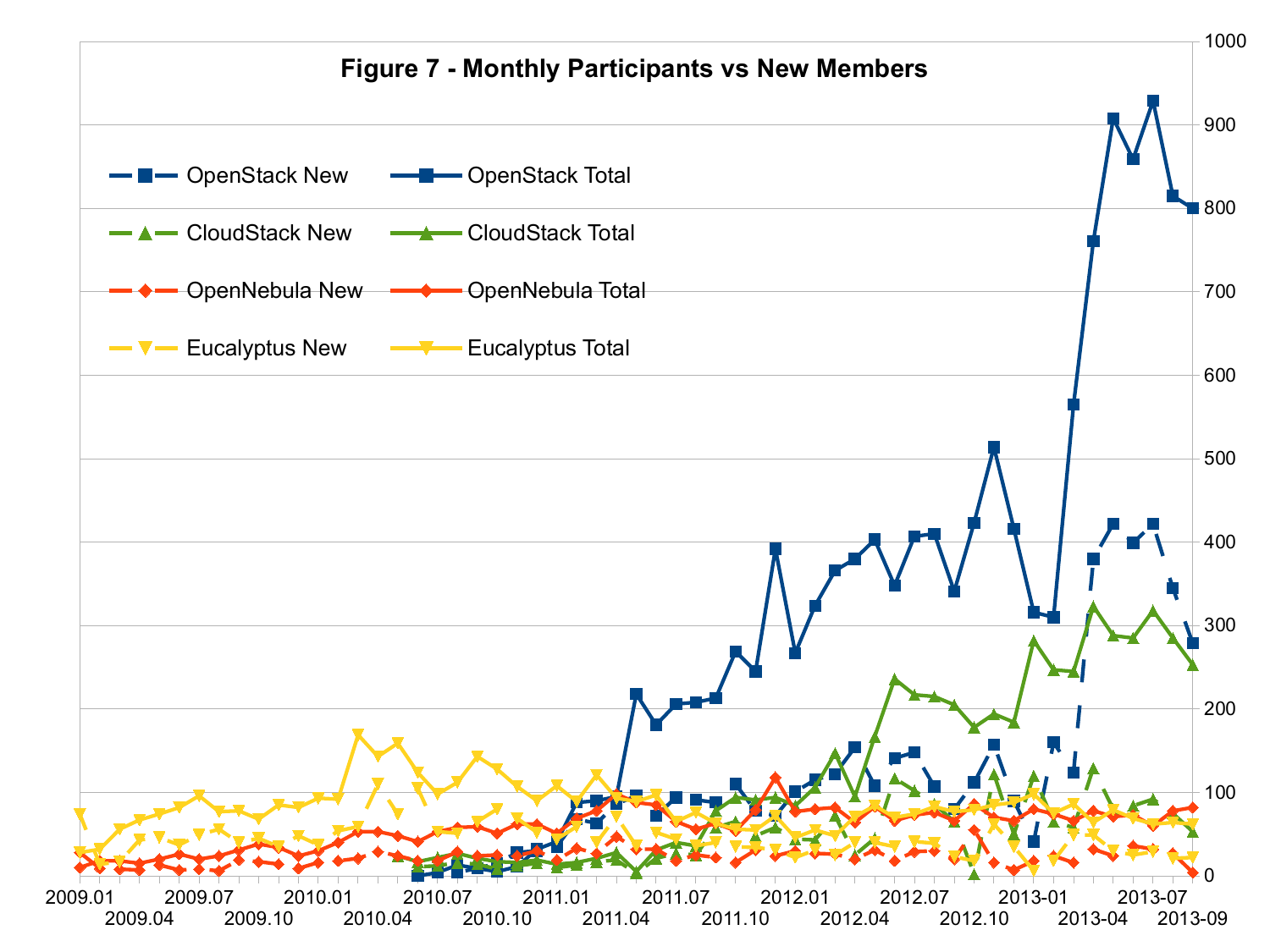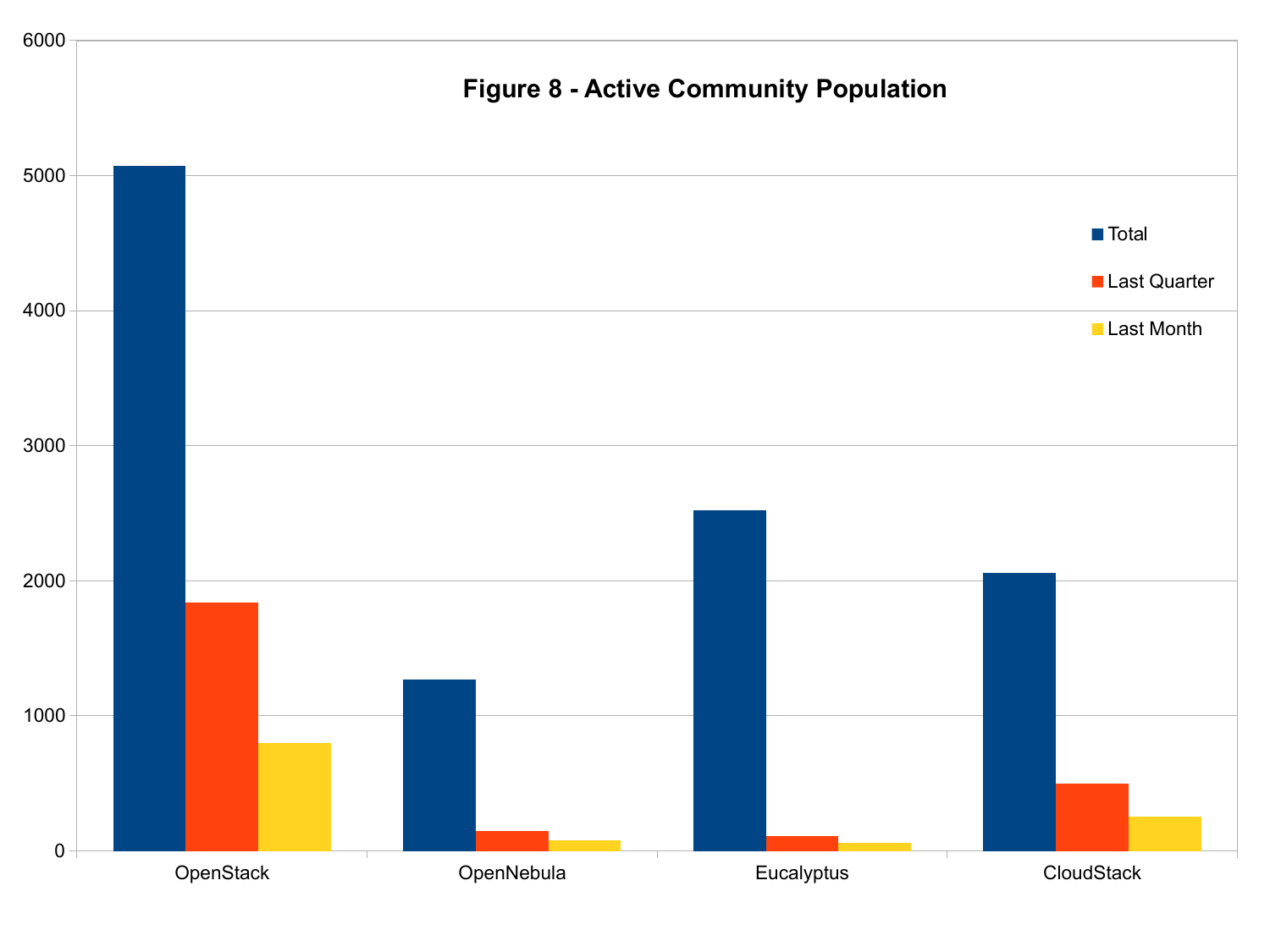### **Figure 9 – Community Activeness Index**

#### **Computing the Reference Data Set**

|                                     | <b>OpenStack</b> | OpenNebula | <b>Eucalyptus</b> | <b>CloudStack</b> | Average |
|-------------------------------------|------------------|------------|-------------------|-------------------|---------|
| Quarterly<br><b>Messages</b>        | 9492             | 1098       | 1078              | 10633             | 5575    |
| Quarterly<br>Participation<br>Ratio | 2.60             | 2.96       | 3.64              | 4.09              | 3.32    |
| Quarterly<br>Population             | 1840             | 150        | 108               | 499               | 649     |

#### **Computing the Activeness Index**

|                   | <b>Relative</b><br>Quarterly<br><b>Messages</b> | <b>Relative</b><br>Quarterly<br>Participation<br>Ratio | <b>Relative</b><br>Quarter<br>Population | <b>Activeness</b><br>Index |
|-------------------|-------------------------------------------------|--------------------------------------------------------|------------------------------------------|----------------------------|
| <b>OpenStack</b>  | 1.70                                            | 0.78                                                   | 2.83                                     | 5.32                       |
| OpenNebula        | 0.20                                            | 0.89                                                   | 0.23                                     | 1.32                       |
| <b>Eucalyptus</b> | 0.19                                            | 1.09                                                   | 0.17                                     | 1.46                       |
| <b>CloudStack</b> | 1.91                                            | 1.23                                                   | 0.77                                     | 3.91                       |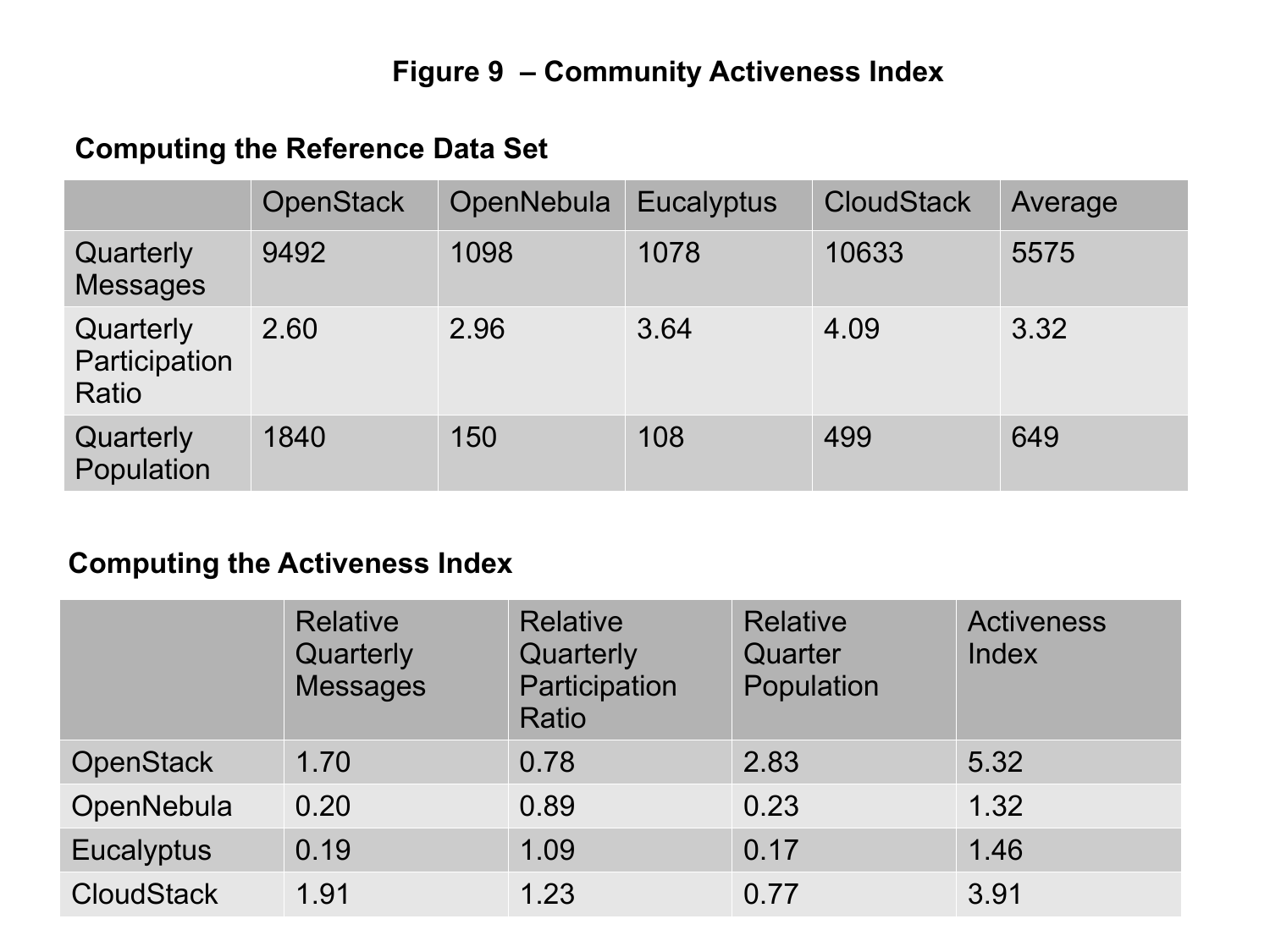# Git Data Source

- OpenStack
	- <https://github.com/openstack/>(57 projects)
	- <https://github.com/openstack-infra/>(33 projects)
- OpenNebula
	- <https://git.opennebula.org/one.git>
- Eucalyptus
	- <https://github.com/eucalyptus/eucalyptus.git>
- CloudStack
	- <https://git-wip-us.apache.org/repos/asf/cloudstack.git>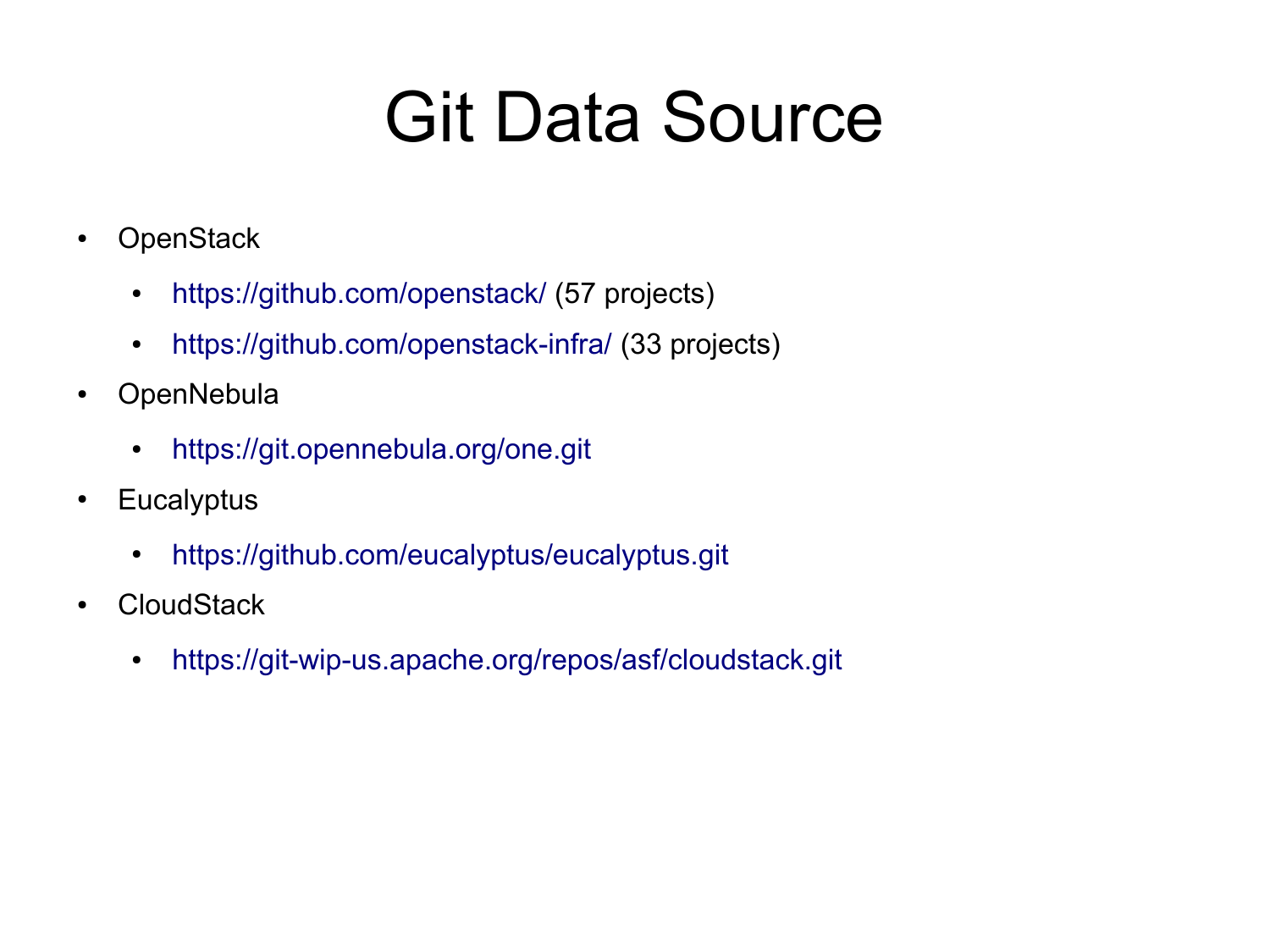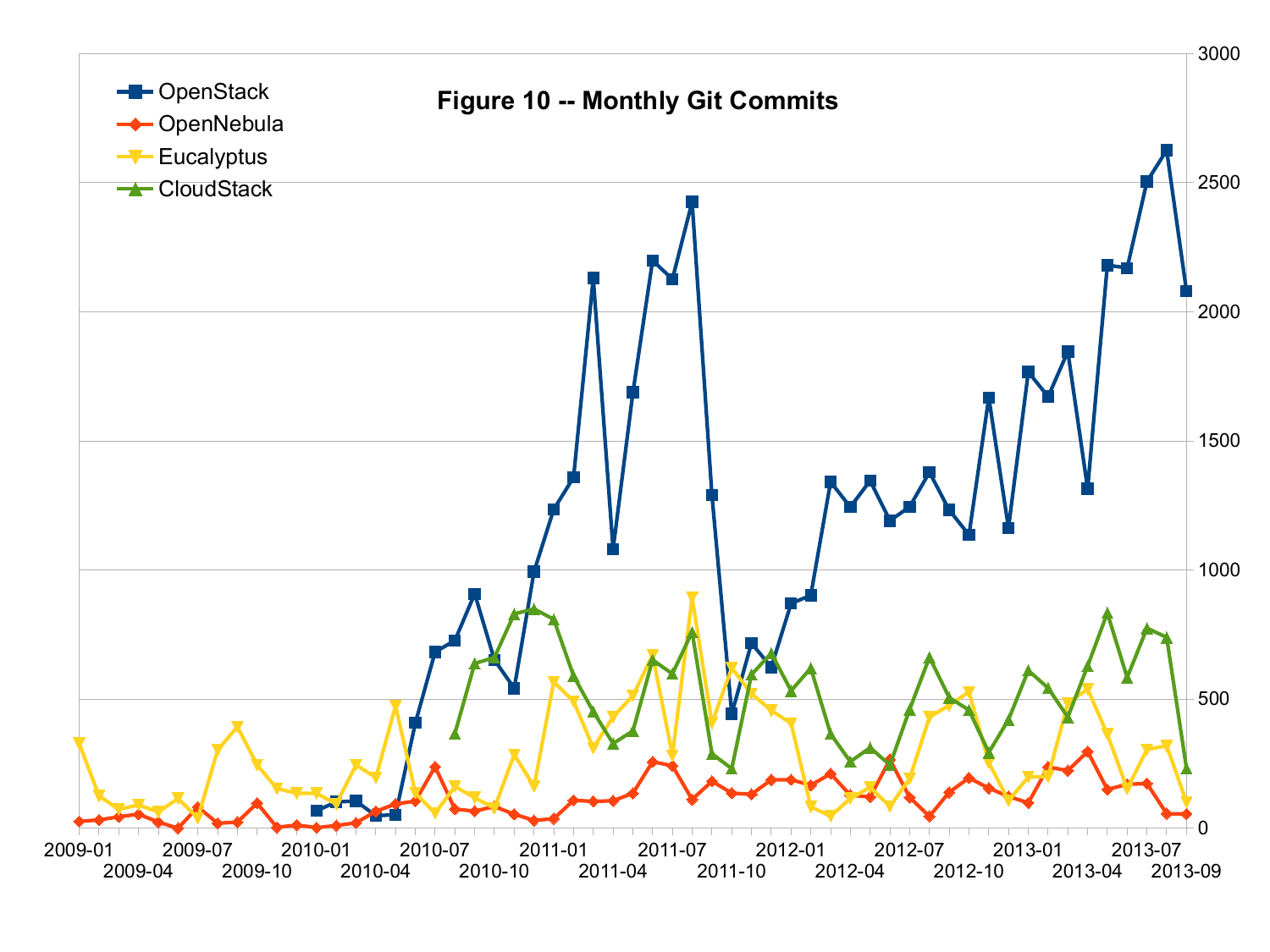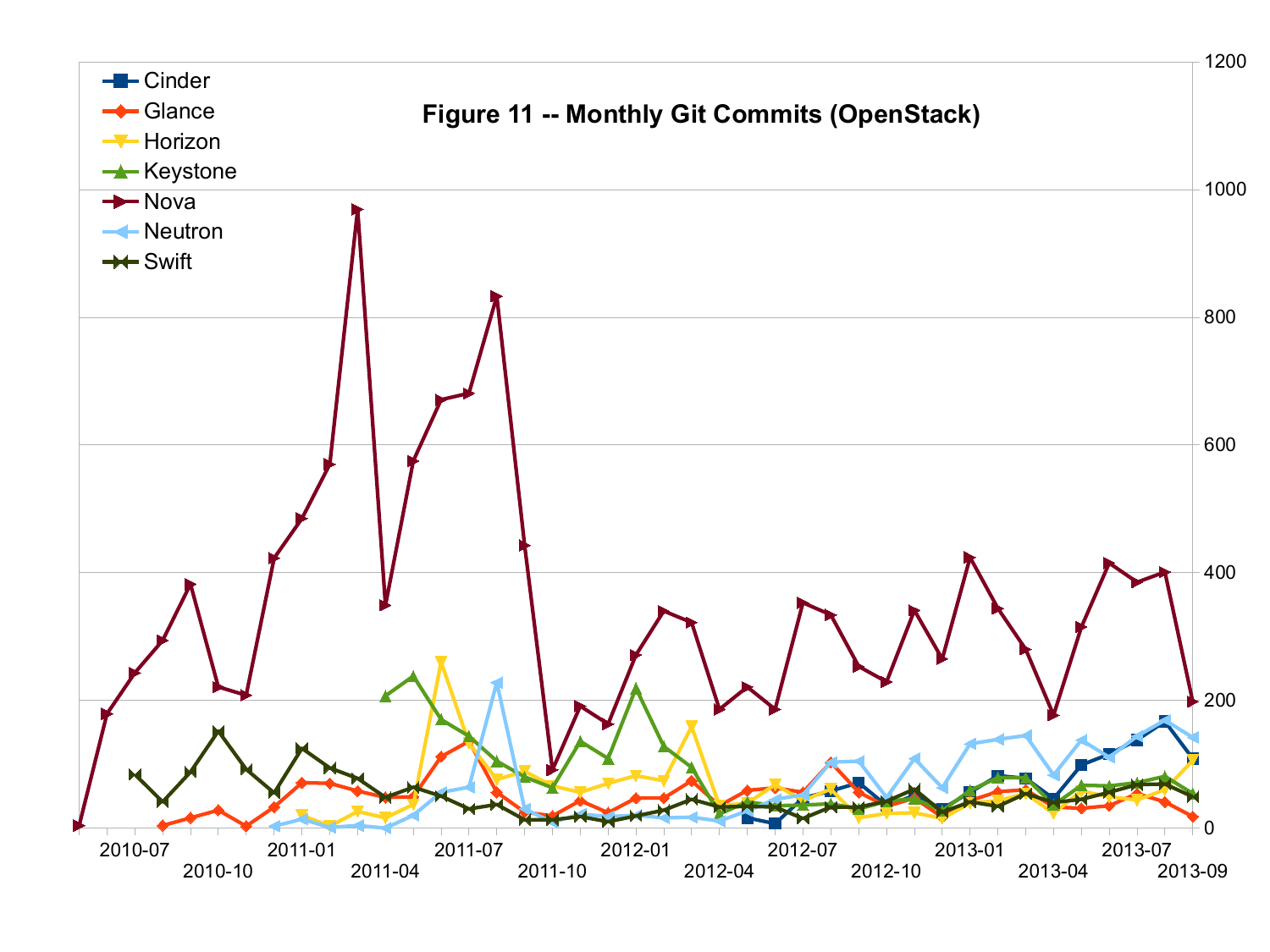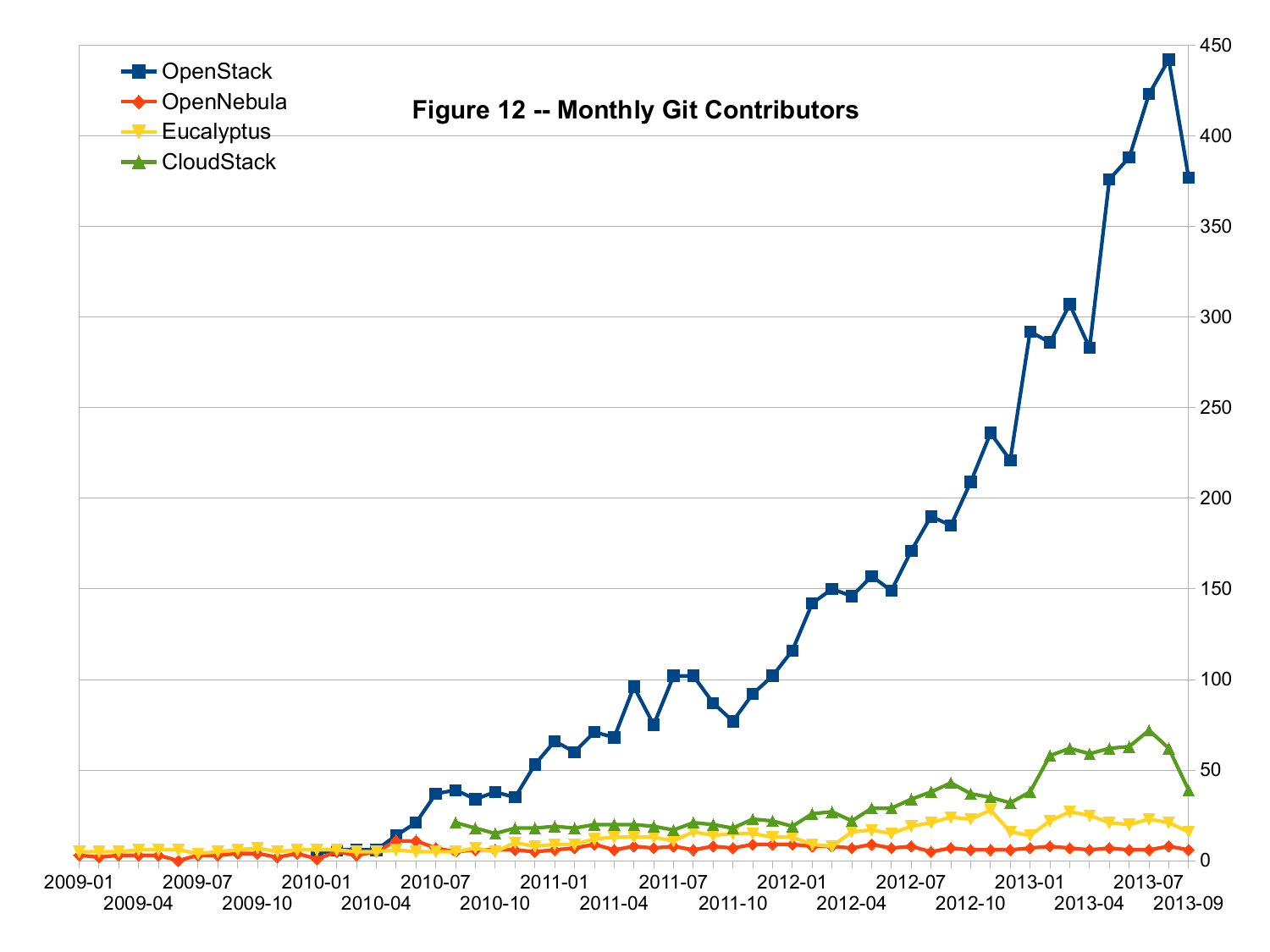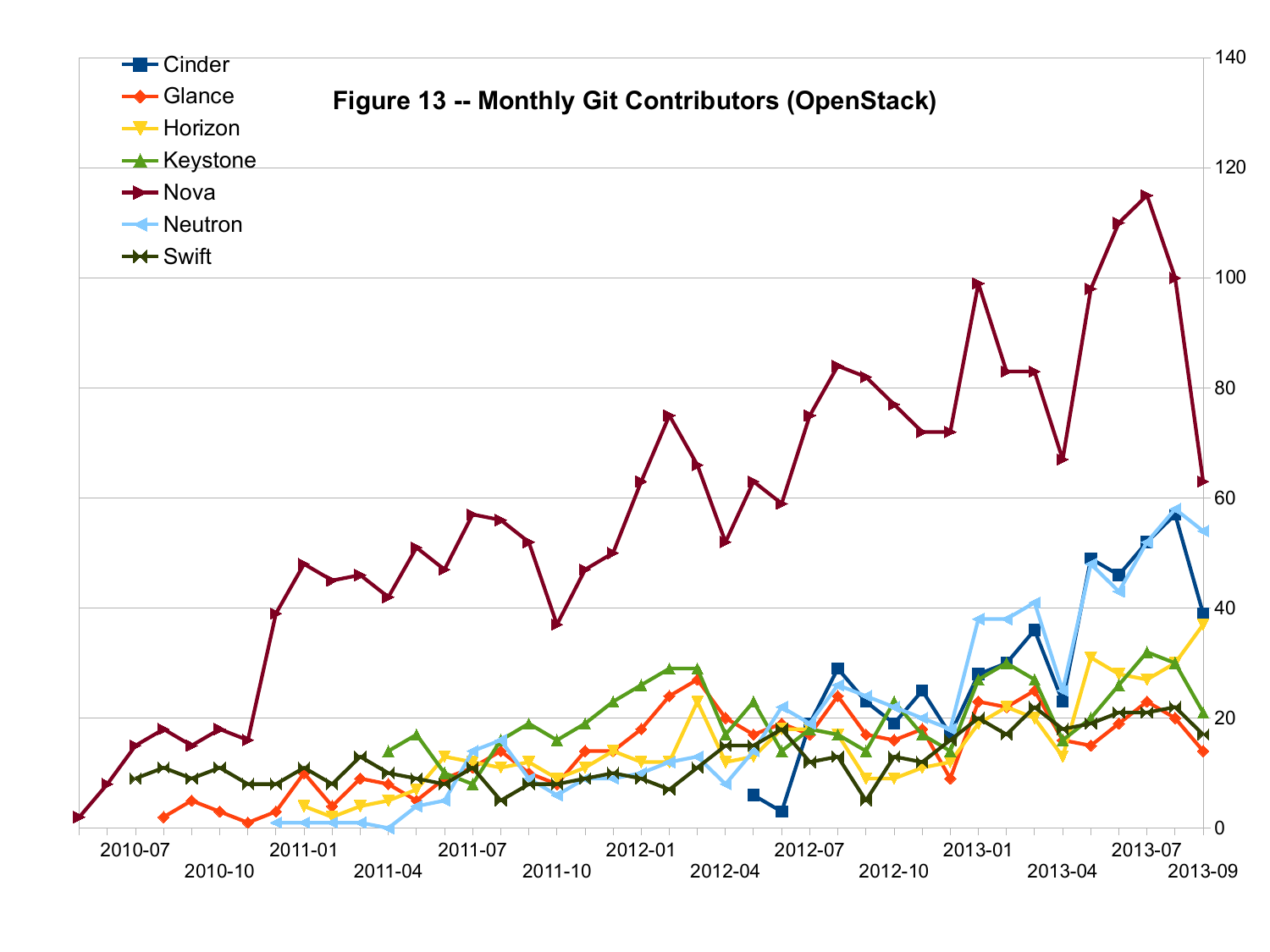